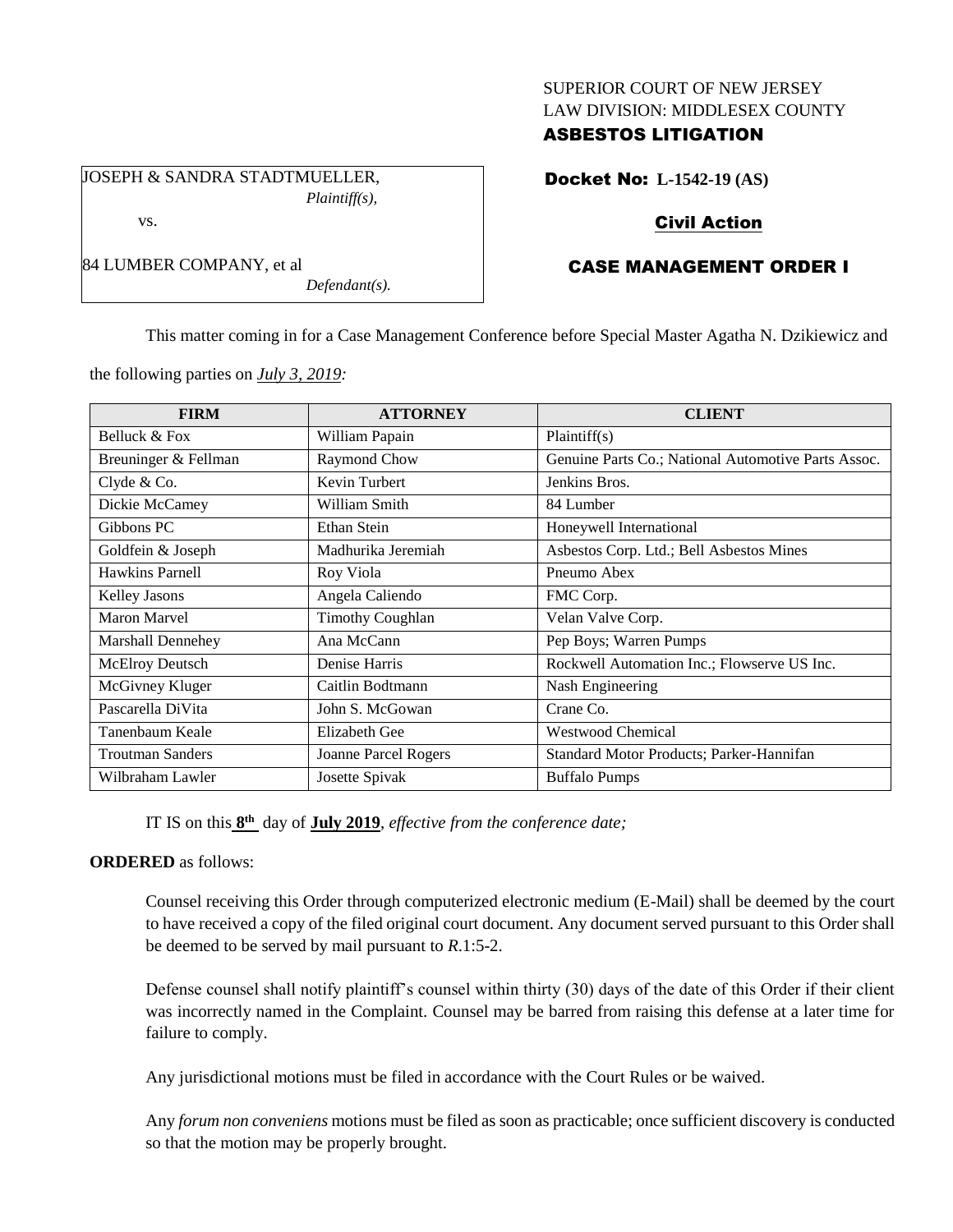## **DISCOVERY**

| July 19, 2019      | Defendants shall serve answers to standard interrogatories by this date.                                                                                                                                    |
|--------------------|-------------------------------------------------------------------------------------------------------------------------------------------------------------------------------------------------------------|
| July 26, 2019      | Plaintiff shall propound supplemental interrogatories and document requests by this date.                                                                                                                   |
| August 30, 2019    | Defendants shall serve answers to supplemental interrogatories and document requests by this<br>date.                                                                                                       |
| July 26, 2019      | Defendants shall propound supplemental interrogatories and document requests by this date.                                                                                                                  |
| August 30, 2019    | Plaintiff shall serve answers to supplemental interrogatories and document requests by this<br>date.                                                                                                        |
| September 30, 2019 | Fact discovery, including depositions, shall be completed by this date. Plaintiff's counsel shall<br>contact the Special Master within one week of this deadline if all fact discovery is not<br>completed. |
| September 30, 2019 | Depositions of corporate representatives shall be completed by this date.                                                                                                                                   |

## **EARLY SETTLEMENT**

October 11, 2019 Settlement demands shall be served on all counsel and the Special Master by this date.

## **MEDICAL EXPERT REPORT**

| October 11, 2019 | Plaintiff shall serve medical expert reports by this date.                                                                                                                                                                                               |
|------------------|----------------------------------------------------------------------------------------------------------------------------------------------------------------------------------------------------------------------------------------------------------|
| October 11, 2019 | Upon request by defense counsel, plaintiff is to arrange for the transfer of pathology specimens<br>and x-rays, if any, by this date.                                                                                                                    |
| January 10, 2020 | Defendants shall identify its medical experts and serve medical reports, if any, by this date. In<br>addition, defendants shall notify plaintiff's counsel (as well as all counsel of record) of a<br>joinder in an expert medical defense by this date. |

#### **LIABILITY EXPERT REPORTS**

- October 11, 2019 Plaintiff shall identify its liability experts and serve liability expert reports by this date or waive any opportunity to rely on liability expert testimony.
- January 10, 2020 Defendants shall identify its liability experts and serve liability expert reports, if any, by this date or waive any opportunity to rely on liability expert testimony.

## **SUMMARY JUDGMENT MOTION PRACTICE**

October 11, 2019 Plaintiff's counsel shall advise, in writing, of intent not to oppose motions by this date.

 $\_$  , and the set of the set of the set of the set of the set of the set of the set of the set of the set of the set of the set of the set of the set of the set of the set of the set of the set of the set of the set of th

- October 25, 2019 Summary judgment motions shall be filed no later than this date.
- November 22, 2019 Last return date for summary judgment motions.